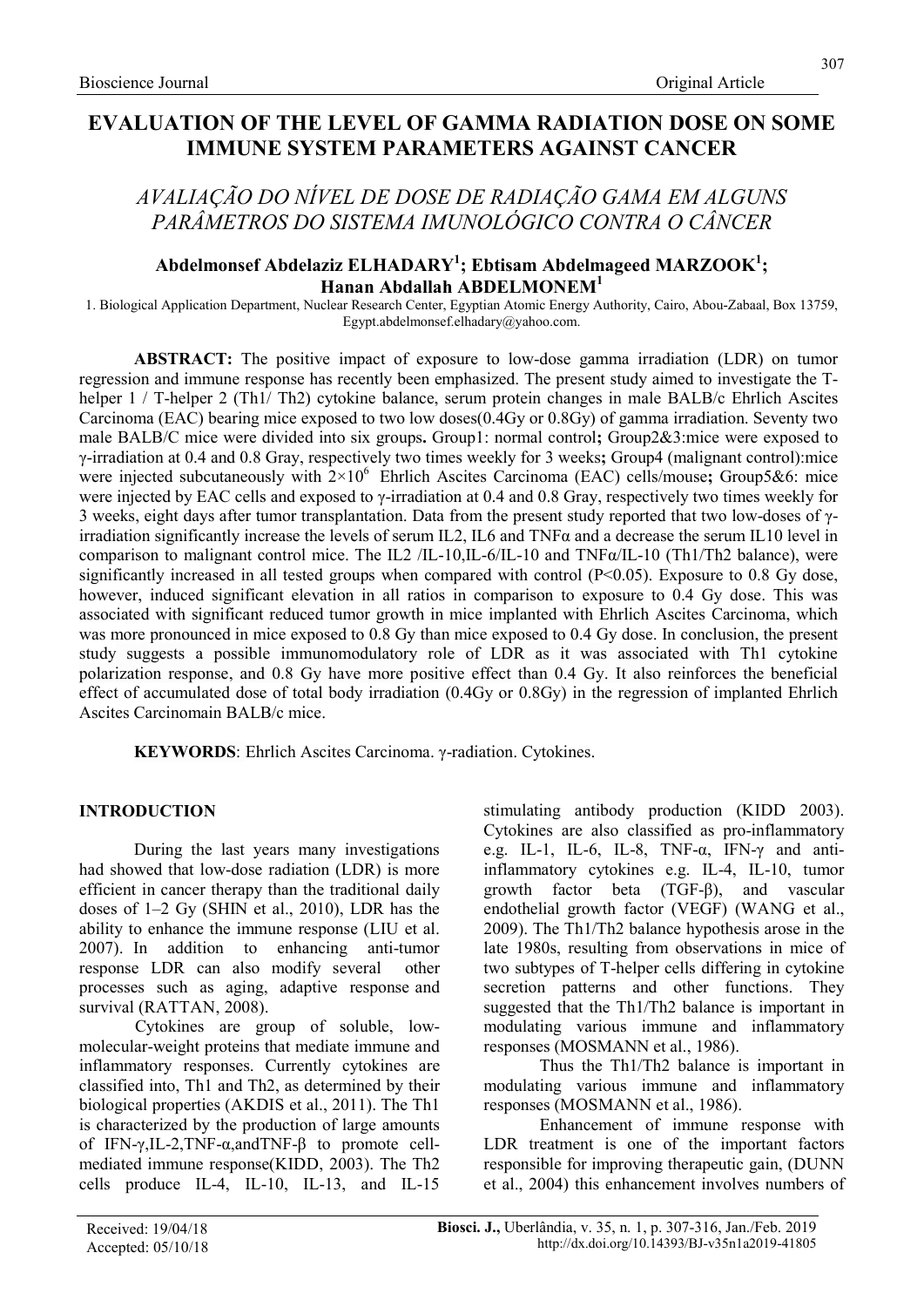mediators including inflammatory cytokines produced by macrophages, epithelial cells, and fibroblasts (CHEN et al., 2005).The aim of this work was to evaluate the effect of two low doses γirradiation on some cytokine parameters, Th1/Th2 balance, total protein, albumin and globulin in normal and tumor bearing mice to reflect the functional status of the immune system.

## MATERIAL AND METHODS

#### Animals

Seventy two male BALB/C mice weighing 16–21 g were used in the present study. Mice were housed in plastic cages located in the animal house of Nuclear research center, Inshas, under the same environmental conditions. They were acclimatized to the laboratory conditions prior to the study for seven days. The animals were kept at  $25 \pm 2$  °C and a relative humidity of 40–45% with alternative day and night cycles of 12 h each. They were fed on pelleted rat chow and water adlibitum. Anesthetic procedures and handling of animals were approved by and complied with the ethical guidelines of Medical Ethical Committee of the National Research Centre in Egypt (Approval number: 14077).

## Radiation

Whole body γ-irradiation of mice was carried out at the National Centre for Radiation Research and Technology (NCRRT), Atomic Energy Authority, Egypt, using the Gamma Cell-40 biological irradiator furnished with a Caesium 137source. Animals were irradiated at a radiation dose level of 0.4 or 0.8Gy for 3 weeks, two times/weak at dose rate 0.713 rad/sec.

## Tumor transplantation

Ehrlich Ascites Carcinoma (EAC) cells were chosen due to its high hematogenous metastatic propensity and reproducible biological behavior. EAC were supplied by the National Cancer Institute, Cairo University, Egypt. To asses a solid mass of Ehrlich tumor, a fixed number of  $(2 \times 10^6)$  EAC cells suspended in 0.2 ml PBS were inoculated subcutaneously into the right thigh region of male mice (Gothoskar; Ranadive, 1971) and left for 7–10 days to allow tumor to grow as big as its diameter achieved 0.7–1.2 cm.

## Experiment

The animals were randomly divided into six groups each group contain twelve mice

Group 1: normal control

Group2: mice were irradiated at a dose level of 0.4 Gray for 3 weeks, two times/weak (accumulation dose  $=6\times0.4=2.4$  Gray).

Group3: mice were irradiated at a dose level of 0.8 Gray for 3 weeks, two times/ weak (accumulation dose  $=6\times0.8=4.8$  Gray).

Group 4: malignant control mice (implanted by Ehrlich Ascites Carcinoma ,EAC)

Group5: eight days after tumor transplantation, malignant mice were irradiated at a dose level of 0.4 Gray for 3 weeks, two times/ weak (accumulation dose  $=6\times0.4=2.4$  Gray).

Group6: eight days after tumor transplantation, malignant mice were irradiated at a dose level of 0.8 Gray for 3 weeks, two times/ weak (accumulation dose  $=6\times0.8=4.8$  Gray).

At the end of the experiment mice were fasted for 16 hrs, then slightly anaesthetized with ether afterward they were sacrificed by decapitation and the blood samples were collected and centrifuged at 3000 r.p.m. for 15 minutes to separate serum, that was kept in deep freezer at -20  $^{\circ}$ C until used. Due to the limited blood volume of each mouse, serum samples of each two mice were pooled.

Interleukin IL-2 and IL-6 were measured using specific ELISA kits provided by DRG International Inc., USA. IL-10 was measured by Invitrogen ELISA kit. TNF-α was measured by Ray Bio mouse TNF-α ELISA kit using ELISA reader. Total protein and albumin were measured calorimetrically by spectrophotometer (Milton Roy Spectronic 1201) using commercial kits purchased from SPINREACT.

The sizes of tumor were measured by Caliper. The measurements were performed at the ends of first, second and third weeks for G4,G5 and G6 after eight days of tumor transplantation. Tumor volumes of solid Ehrlich Carcinoma were calculated using the formula

 $\pi$  /6(L x W x H) Cm<sup>3</sup> according to Mary et al. (1989).

Where,  $L =$ length of tumor,  $W =$  Width of tumor,  $H =$  Height of tumor

## Statistical Analysis

The obtained data were presented as means ± SD. One-way analysis of variance (ANOVA) was carried out using a statistical package program (COSTAT). A probability level of  $P \le 0.05$ was considered.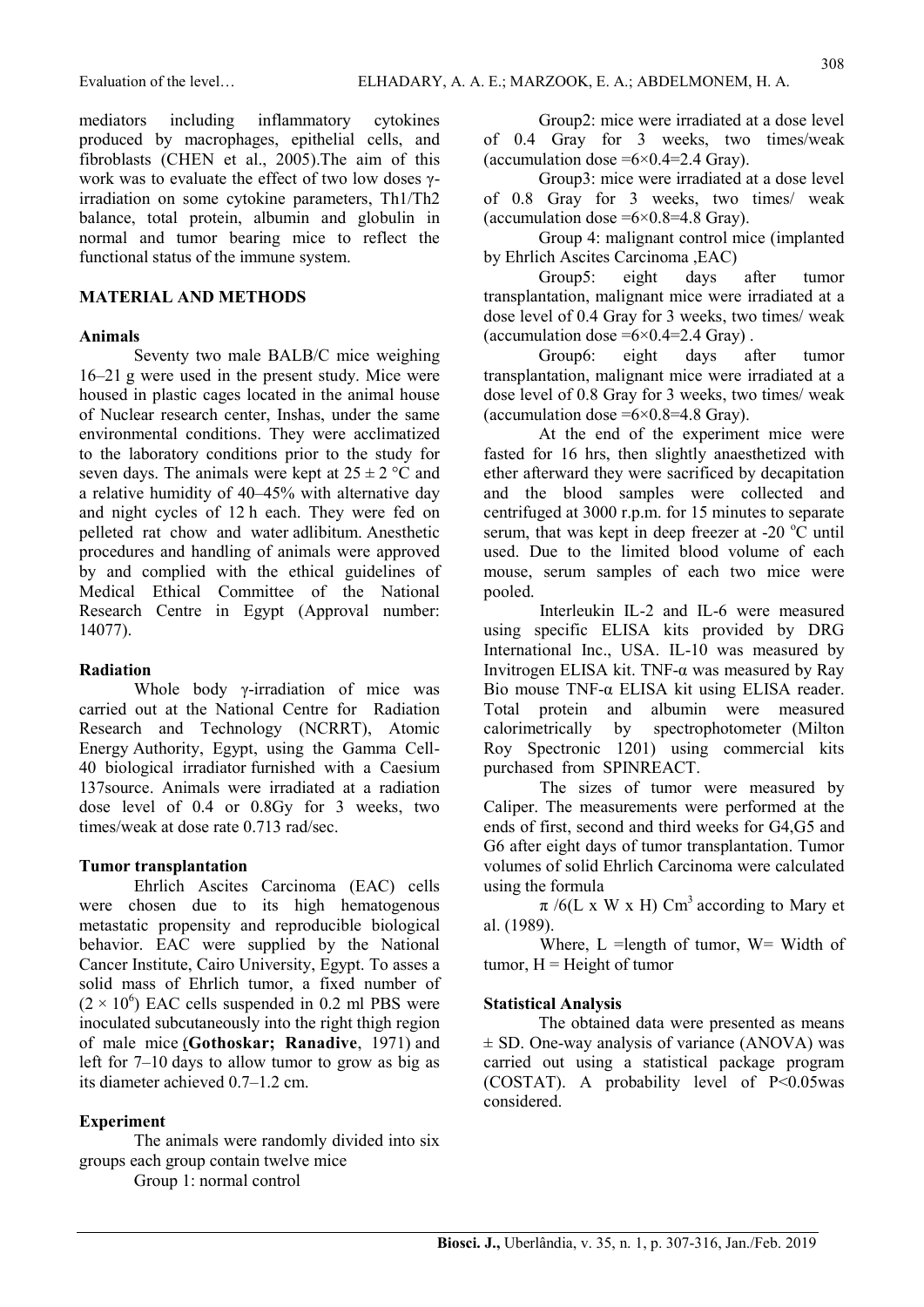#### **RESULTS**

Table 1 and figure1show mean values± SD and percent of the changes relative to normal control group for levels of IL2, IL6, TNF- $\alpha$  and IL10 in all tested groups were carried out. Comparing to the corresponding normal control group(G1), the levels of IL-2, IL-6 and TNF-α showed significant increases in all groups (G2-G6). In addition, comparing to malignant control groups (G4), mice inculcated with EAC cells followed by 0.4 or 0.8 Gy γ-irradiation (G5&G6) showed significant increase of IL-2, IL-6 and TNF-α except IL-6 in G5 no significant change. There were significant decreases in IL10 in all the tested groups, compared to either normal or malignant control group.

Data represented as mean  $\pm$  SD ; Means with different superscripts in the same column are significantly different ( $P < 0.05$ ).

Table 1. Effect of γ-radiation exposure at 2.4 and 4.6 (accumulation of 0.4 and 0.8 respectively) on the levels of IL2, IL6, L10 and TNF- $\alpha$  in different animal groups.

|                                           | IL2                            | $\overline{\phantom{a}}$<br>IL <sub>6</sub> | IL10                          | TNF- $\alpha$                 |
|-------------------------------------------|--------------------------------|---------------------------------------------|-------------------------------|-------------------------------|
| Parameters                                | (pg/ml)                        | (pg/ml)                                     | (pg/ml)                       | (pg/ml)                       |
| Groups                                    |                                |                                             |                               |                               |
| Normal control (G1)                       | $64.23 \pm 2.23$ <sup>f</sup>  | $19.89 \pm 1.034$ <sup>e</sup>              | $127.58 \pm 5.08^a$           | $40.71 \pm 2.43$ <sup>e</sup> |
| Irradiated at $0.4$ Gy (G2)               | $198.04 \pm 3.31^b$            | $99.67 \pm 2.52^{\text{a}}$                 | 53.86 $\pm$ 2.93 <sup>d</sup> | $103.93 \pm 3.46^a$           |
| Irradiated at 0.8 Gy (G3)                 | $234.43 \pm 4.22^{\text{a}}$   | $86.09 \pm 2.47$ °                          | 43.09 $\pm$ 2.49 <sup>e</sup> | $81.31 \pm 3.63^b$            |
| Malignant control (G4)                    | $137.51 \pm 2.95$ <sup>e</sup> | $72.75 \pm 1.54$ <sup>d</sup>               | $121.48 \pm 3.81^b$           | $48.69 \pm 1.95$ <sup>d</sup> |
| Malignant + Irradiated at $0.4$<br>Gy(G5) | $153.51 \pm 2.59$ <sup>d</sup> | $70.84 \pm 2.21$ <sup>d</sup>               | $102.37 \pm 3.10^{\circ}$     | $56.17 \pm 2.38$ <sup>c</sup> |
| Malignant + Irradiated at $0.8$<br>Gy(G6) | $171.25 \pm 2.94$ <sup>c</sup> | 91.46 $\pm$ 2.61 <sup>b</sup>               | $98.76 \pm 1.84$ <sup>c</sup> | $78.59 \pm 3.40^{\circ}$      |



Figure 1. Illustrates the percent of the changes of IL2, IL6, L10 and TNF- $\alpha$  in all the tested groups in comparison to the corresponding normal control.

The ratios of IL2 /IL-10 (Th1/Th2 balance) were significantly increased in all the tested groups compared to the normal control (P<0.05). Moreover, IL2 / IL- 10 ratio increase significantly in malignant +0.4Gy irradiated mice groups (G5) and malignant + 0.8 Gy irradiated mice group (G6) compared to malignant control (Figure 2). In addition, LDR at 0.8 Gy revealed significant elevation of IL2 / IL- 10 ratio compared to 0.4 Gy in comparing with normal or malignant control.

Figures 3 and 4 visualize the effect of the studies treatments on pro/anti-inflammatory cytokine ratio ( IL-6/IL-10 and TNF- $\alpha$ /IL-10). All treatments significantly increased the IL-6/IL-10 and TNF-  $\alpha$  /IL-10 ratios more than normal control (P<0.05). Figures 3 and 4 showed that the ratio of IL-6/IL-10 and TNF-  $\alpha$  /IL-10 were significantly increase in malignant +0.4Gy irradiated mice groups  $(G5)$  and malignant  $+ 0.8$  Gy irradiated mice group (G6) compared to malignant control. Moreover, LDR at 0.8 Gy in G6 revealed significant elevation of IL-6/IL-10 and TNF-α /IL-10 ratios compared to 0.4 Gy in G5.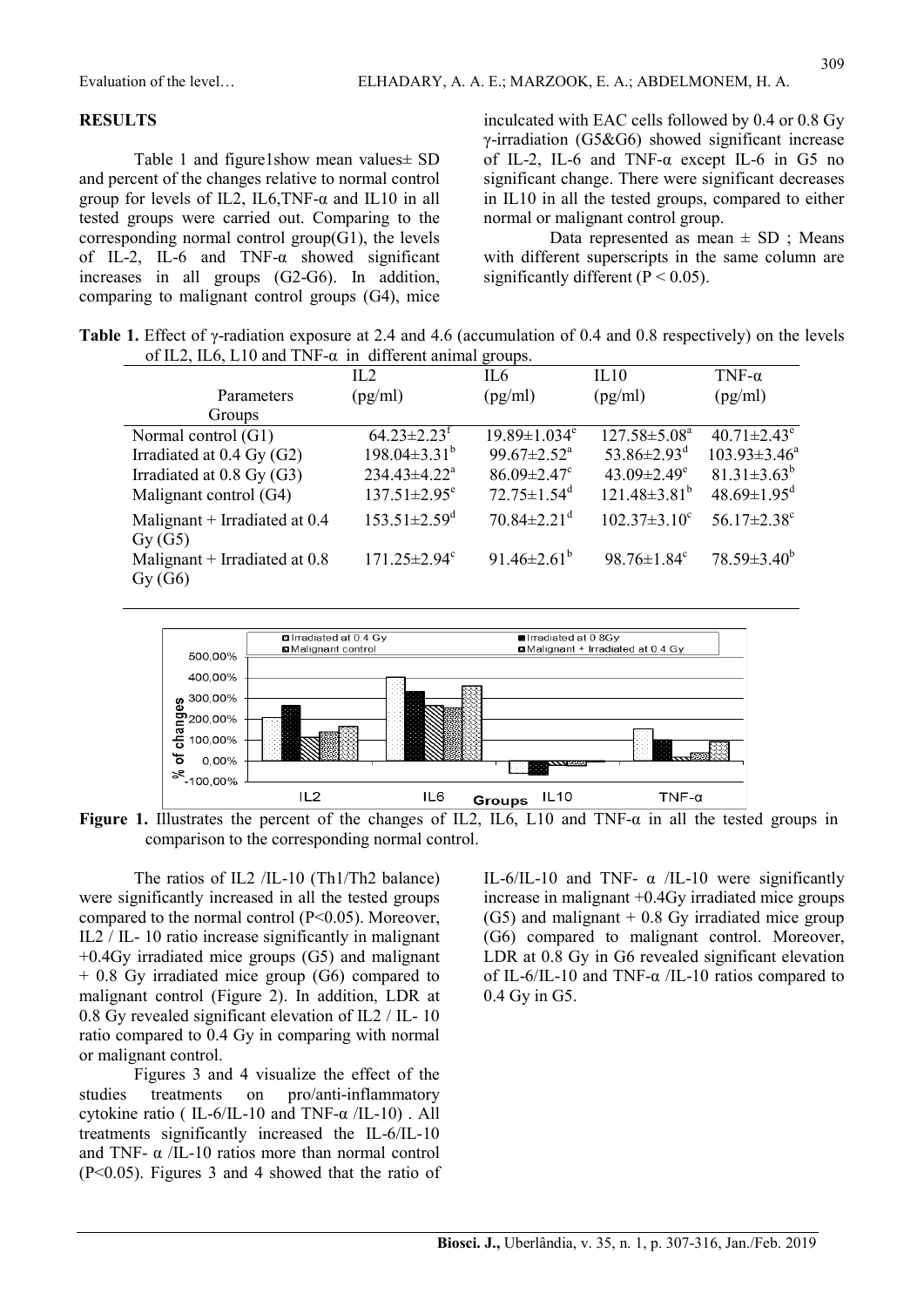

Figure 2. Illustrates IL2/ IL10 (Th1/Th2 balance) in all the tested groups. Bars not sharing the same letters are significantly different from each other ( $p < 0.05$ ).



Figure 3. Illustrates IL6/ L10 ratio (pro/anti-inflammatory cytokine ratio) in all the tested groups.Bars not sharing the same letters are significantly different from each other ( $p < 0.05$ ).



Figure 4. Illustrates TNF-α/ IL10 ((pro/anti-inflammatory cytokine ratio) in all the tested groups, Bars not sharing the same letters are significantly different from each other ( $p < 0.05$ ).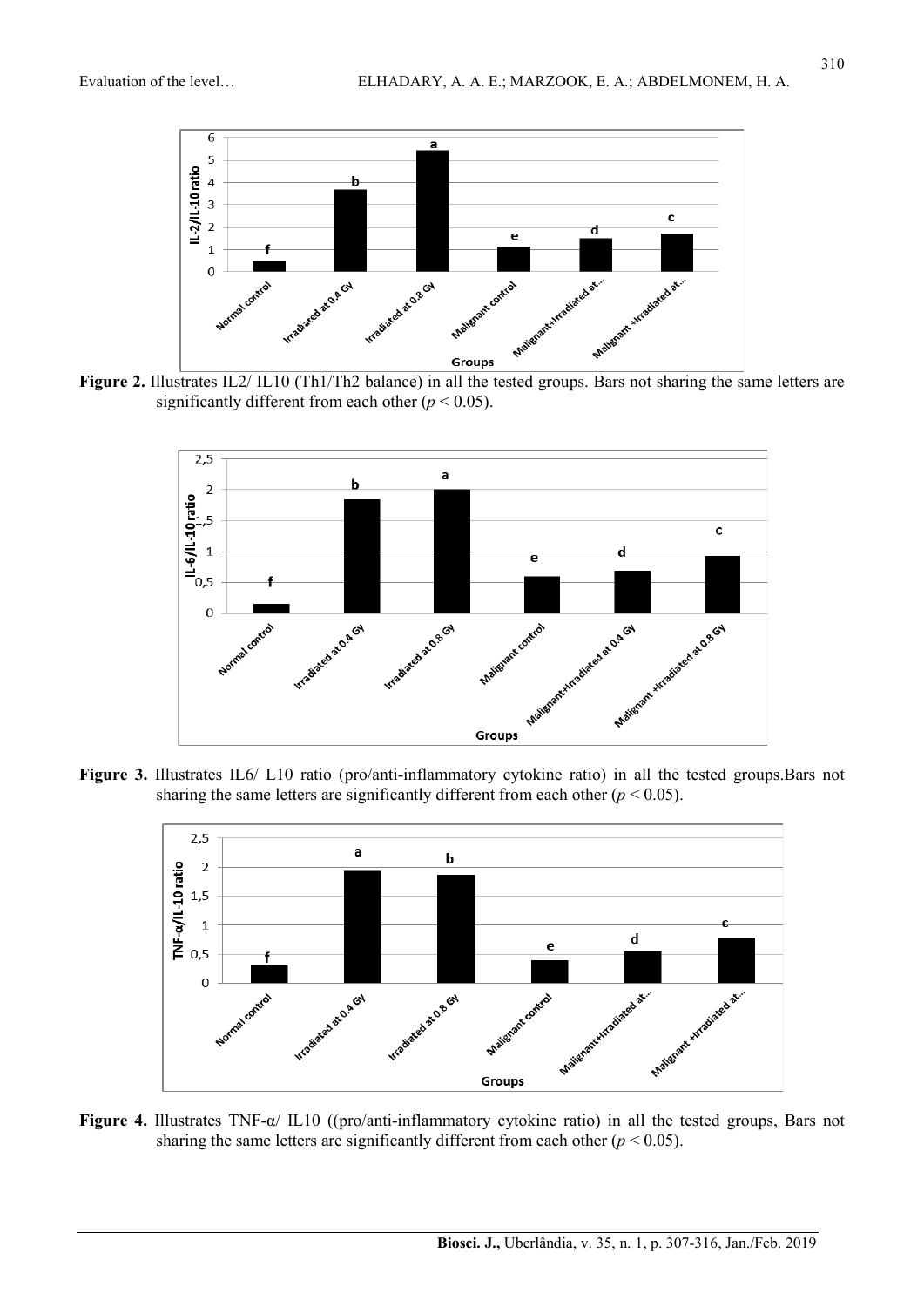Figure 5 revealed that low-dose γirradiation (0.4 Gy or 0.8 Gy) significantly depressed tumor growth in mice implanted with Ehrlich Ascites Carcinoma. The average tumor sizes of the irradiated mice at the two doses were significantly smaller than that of the non irradiated malignant mice throughout 3 weeks.

Figure 6 illustrates that the percentage reduction of the solid Ehlich Carcinoma tumor size of the two irradiated carcinoma groups were - 19.67% (G5) and -21.48% (G6) in relation to the only malignant groups(G4) at the end of 21 days, taking in consideration that the tumor size of 0.8 Gy (G6) was more reduced than  $0.4Gy(G5)$  by 1.81%.



Figure 5. The average change in Ehrlich tumor size in two irradiated malignant groups per week throughout a 3weeks.



Figure 6. Illustrates the percent of changes of the Ehrlich tumor sizes in the two irradiated malignant groups relative to the malignant control throughout three weeks.

Table 2 and Figure 7 demonstrate means  $\pm$ SD and percent of the changes from normal control of the total proteins, albumin and globulin for all the tested groups. The data showed that total protein and albumin were significantly decreased  $p < 0.05$  in G3(Irradiated at 0.8 Gy) and G6 (Malignant + Irradiated at 0.8 Gy) relative to normal control group. Also, there were significant decreases in total proteins and albumin in G6, relative to malignant control group.

Table 2. Effect of radiation exposure at 2.4 and 4.6 (accumulation of 0.4 and 0.8 respectively) on total proteins, albumin and globulin on in different animal groups.

| <b>Parameters</b><br><b>Groups</b>     | TP g/dl                      | Alb. $g/dl$       | Glob. g/dl                 |
|----------------------------------------|------------------------------|-------------------|----------------------------|
| Normal control (G1)                    | $4.74 \pm 0.46^{\circ}$      | $261 \pm 0.50^a$  | $2.13 \pm 0.08^a$          |
| Irradiated at<br>$0.4 \text{ Gy} (G2)$ | $4.58 \pm 0.38$ <sup>a</sup> | $2.56 \pm 0.18^a$ | $2.02 \pm 0.19^a$          |
| Irradiated by<br>$0.8 \text{ Gy (G3)}$ | $3.89 \pm 0.25^{\rm b}$      | $1.91 \pm 0.15^b$ | $1.98 \pm 0.09^{\text{a}}$ |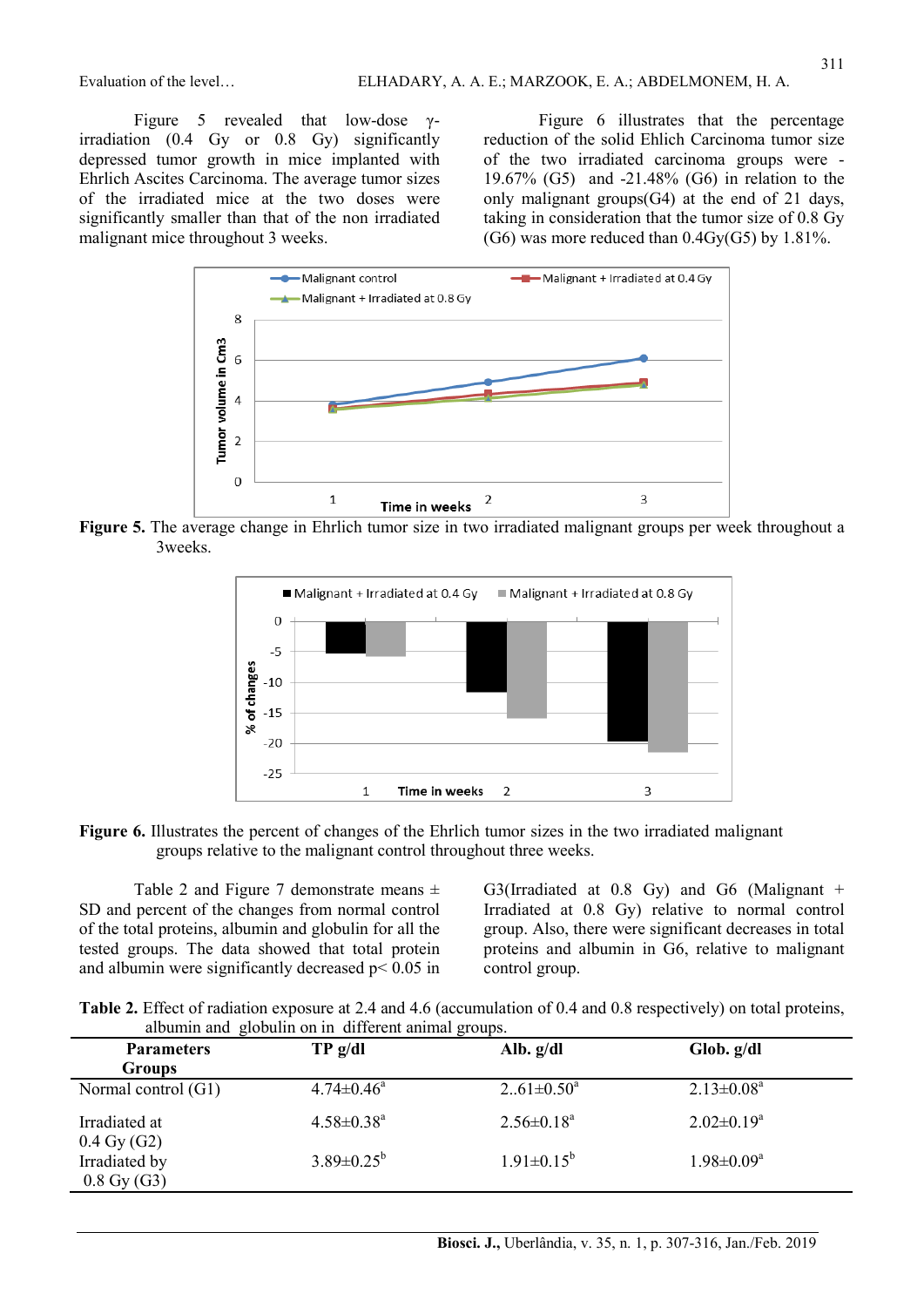| Malignant control (G4)      | $4.66 \pm 0.46^{\circ}$      | $2.68 \pm 0.20^{\circ}$      | $1.98 \pm 0.29^{\mathrm{a}}$ |
|-----------------------------|------------------------------|------------------------------|------------------------------|
| Malignant $+$ Irradiated at | $4.34\pm0.45^{\circ}$        | $2.37 \pm 0.17^{\circ}$      | $1.97 \pm 0.28$ <sup>a</sup> |
| $0.4 \text{ Gy (G5)}$       |                              |                              |                              |
| Malignant + Irradiated at   | $3.27 \pm 0.17$ <sup>c</sup> | $1.44 \pm 0.19$ <sup>c</sup> | $1.84 \pm 0.33$ <sup>a</sup> |
| $0.8 \,\mathrm{Gy}$ (G6)    |                              |                              |                              |

Data represented as mean  $\pm$  SD; Means with different superscripts in the same Colum are significantly different (P < 0.05).



Figure7. Illustrates the percent of changes of total proteins, albumin and globulin in all the tested groups in relation to normal control.

## **DISCUSSION**

It is clear that the radiotherapy is extensively used against tumor growth. However, high doses of radiation often cause harmful effects to normal cells whereas low doses of irradiation show several benefits to living organisms through immune response enrichment (LIU, 2007). Cytokines are the most important mediators by which cells of immune system have been communicated (BOGDANDI et al., 2010). In this current work we aimed to study certain cytokines and their relationship with each other to reflect the functional integrity of the immune system and hence the improvement of the efficacy of the therapy in cancer treatment.

In the current study, radiation treatment by different two doses (0.4 or 0.8 Gy) led to the changing of several cytokines production. In group 2(normal mice+ Irradiated at 0.4 Gy) and group 3(normal mice+ Irradiated at 0.8 Gy) there were significant up-regulated in IL2, IL6 and TNF-α and down-regulated in IL-10 level, and 0.8 Gy dose is more effective than 0.4 Gy dose compared to normal control. This may be due to LDR increased capacity of T cells to produce immune enhancing cytokines (IL-2), while decreasing production of a major anti-inflammatory cytokines (IL10), so enhancement of immune response. our results recorded significant increases in IL2/IL10 ratio (Th1/Th2 balance), IL6/IL10 and TNF-α/IL10 ratio in two normal irradiated groups with high significant increase in 0.8 Gy dose than 0.4 Gy dose γ- radiations compared to normal control group (Figure 4,5&6). Therefore, shifts in the immunity balance towardTh1 polarization. This result is in agreement with Shigematsu et al. (2007) who observed that the 0.05Gy pre-irradiated dendritic cells showed the highest proliferation capacity of T cells, and confirmed the production of IL-2, IL-12. Moreover, Farahat et al.( 2017) reported that there is statistically significantly higher level of Th1 cytokines (IL2, IFNγ) along with statistically significant lower levels of Th2 cytokines ( IL10) associated with lower CD4% among the physicians exposed to low dose ionizing radiation compared to control groups (P<0.05). Zakeri et al.( 2010) observed that a significant serum increase of IL-2 and decrease of IL-10 in the low-dose X-ray radiation exposure on Interventional cardiologists group compared with the control.

The obtained results showed significant elevation in the level of IL2, IL6 and TNF-α and decrease in IL10 in group 4 in tumor bearing mice compared to normal control group this may be due to tumor lymphocytes secrete pro-inflammatory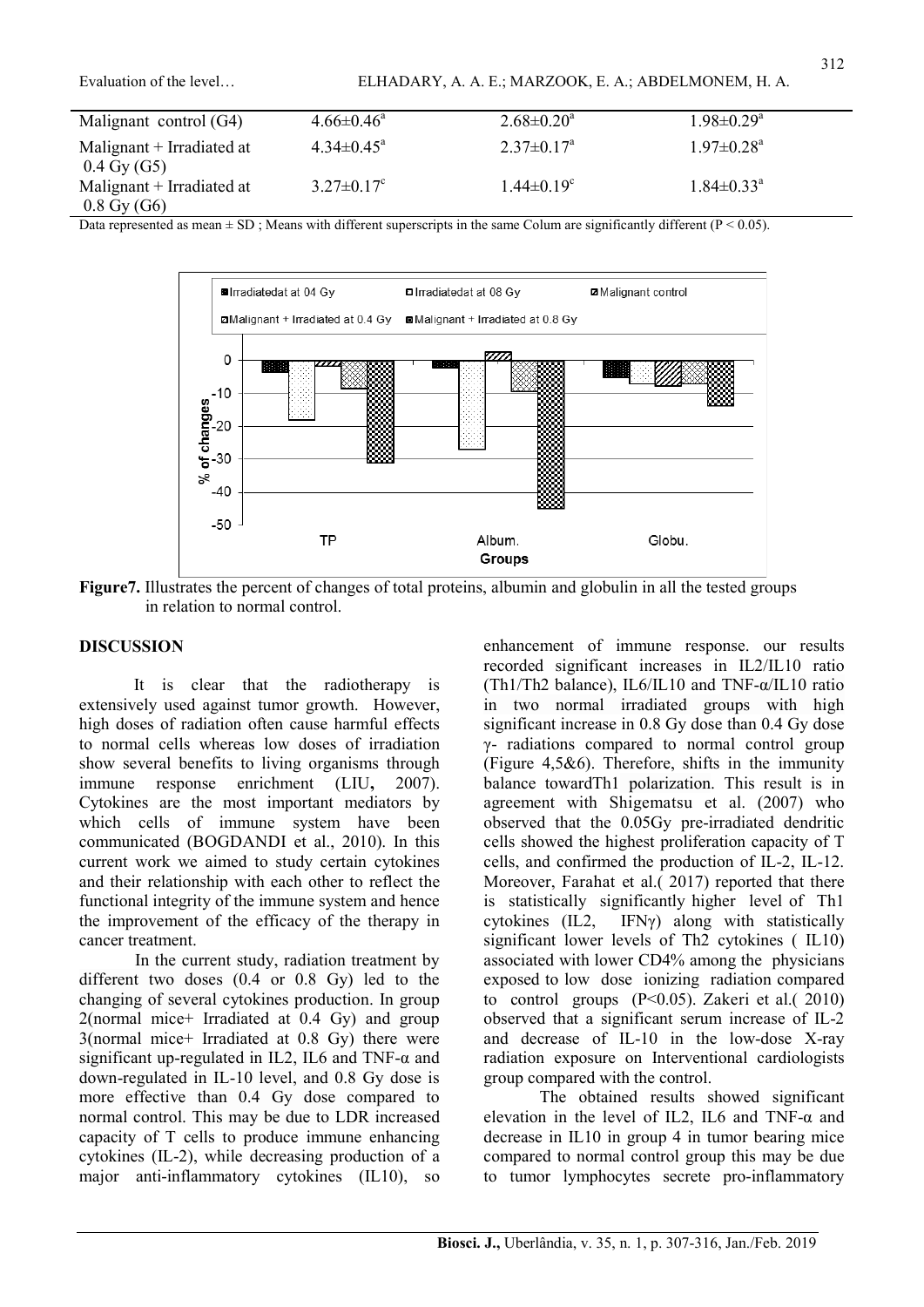313

cytokines (IL-6 and TNF-  $\alpha$ ) which increase expression of vascular endothelial growth factor (VEGF), is the key mediator of angiogenesis in tumor cells, promoting angiogenesis (HAMED et al., 2012; ANGELO et al., 2007). These finding may be attributed to the exposure to low doses enhance the immunological responses especially (1L-2 and TNF-  $\alpha$ ) and this is the aim of the presented study. Moreover the increase of IL-6 levels with different significant values due to its role in the immunological response (inflammation and healing). The significant decrease in IL-10, immunosuppressive, in (G4) may be due to immune surveillance of host against tumor which indicated by significant increases in IL2/IL10 ratio (Th1/Th2 balance), IL6/IL10 and TNF-α/IL10 ratio, which indicate enhancement of immune response. Mocellin et al. (2005) reported that IL-10 is an immunosuppressive molecule secreted by tumors to allow malignant cells to escape from immune surveillance. So, the decrease in IL-10 in this study indicates the increases immune surveillance of host against tumor.

The present study recorded that the significant increase in IL2, IL6 and TNF-  $\alpha$  and significant decrease in IL10 in EAC tumor mice exposed to 0.4 or 0.8 Gy radiation, and this positive effect is more in EAC tumor mice exposed to 0.8Gydose than 0.4 Gy dose of radiation in comparing with malignant control that might be reflect the ability of LDR to stimulate immunity by concerns most anticancer parameters, including antibody formation, natural killer (NK) and macrophage activity, secretion of cytokines as well as other cellular changes. Also, there were significant increases in IL2/IL10 ratio (Th1/Th2 balance), IL6/IL10 and TNF-α/IL10 ratio in two groups of EAC tumor mice exposed to 0.4(G5) or 0.8 Gy (G6) radiation with high significant increase in 0.8 Gy dose than 0.4 Gy dose  $\gamma$ - radiations compared to malignant control group (Figure 4, 5, 6). This result indicates LDR induces a shift in cytokine profile from Th2 (IL-10) to Th1 in EAC tumor mice, suggesting an enhancement of Th1 mediated anti-tumor immune response and 0.8Gy LDR has more positive effective on anti-tumor immune response than 0.4 Gy LDR. Liu (2007) showed that LDR significantly up regulate IL2 and TNF- $\alpha$  and down-regulated the elevated IL-10, these indicate a positive effects of LDR on immune enhancement. Furthermore, Farooque et al.(2011) reported that LDR stimulates the immune system by activating innate immune cells in addition to enhancing T- and B-cell responses by critically balancing the cytokine profile (shift from Th2 to Th1), leading to effective anti-tumor immunity. Also, Sun; Liu, (2000) and Hayase et al. (2008) showed that exposure to low-dose irradiation not only reduces the secretion of immunosuppressive cytokines such as IL-10 and TGFb, but also supports proliferation of cells by the secretion of growth-stimulatory Th1 cytokines such as IFN-g, IL-2 and TNF-α..

Concerning the effect of the two low doses (0.4 accumulated up to 2.4 Gy and 0.8 Gy accumulated up to 4.8 Gy, at the end of 3 weeks)  $γ$ irradiation on tumor sizes in the present study, revealed that prominent inhibition of tumor sizes in both groups of malignant and irradiated mice less than the malignant control mice (Fig 5). The tumor size of the two groups of irradiated and malignant mice (at accumulated doses 2.4 and 4.8Gy) were slightly differing. It has already reported that low dose ionizing radiation exerts carcinostatic effects. Hosoi; Sakamoto, (1993) recorded a suppression of artificial and spontaneous lung metastases in mice following low dose (0.15-0.2 Gy) irradiation. Nowosielska et al.(2008) reported the pronounce inhibition of tumor growth following LDR is attributed to stimulation of anti-tumor defense reactions mediated by NK cells and /or macrophages. Golden et al.(2012); Watten berg et al.(2014) confirmed that the ionizing radiation overcome cancer cells through different mechanisms of cancer cell death including apoptosis, necrosis, mitotic catastrophe and immunogenic cell death. Repeated low doses of 0.5 Gy/ 4days up to 2 Gy accumulated dose,  $γ$ irradiation significantly delayed tumor growth in mice implanted with EAC(KOJIMA, 2006). Moreover, Zhang et al.(1998) showed that low dose X-rays reduces metastasis of implanted B16 melanoma and Lewis lung cancer in C57BL/6J mice. In addition, Jin et al (1997) reported reduction in growth rate of tumors as well as metastasis in different strains of mice exposed to low-dose x-rays and γ-rays.

Proteins are important building blocks of cells, tissues and vital for body growth, development and health (RASOULI et al., 2005). In the present study, total proteins and albumin were significantly decreased in mice of G3 (irradiated at 0.8 Gy) and in mice of G6 (malignant –irradiated at 0.8 Gy) this decrease in total protein in both two groups might be referred to the effect of radiation which may be leads to damage of vital biological processes or to changes in permeability of liver, kidney and other tissue cells leading to leakage of proteins via the kidney (CHOLDHARI; CHAKRABARTI, 1983). This obtained result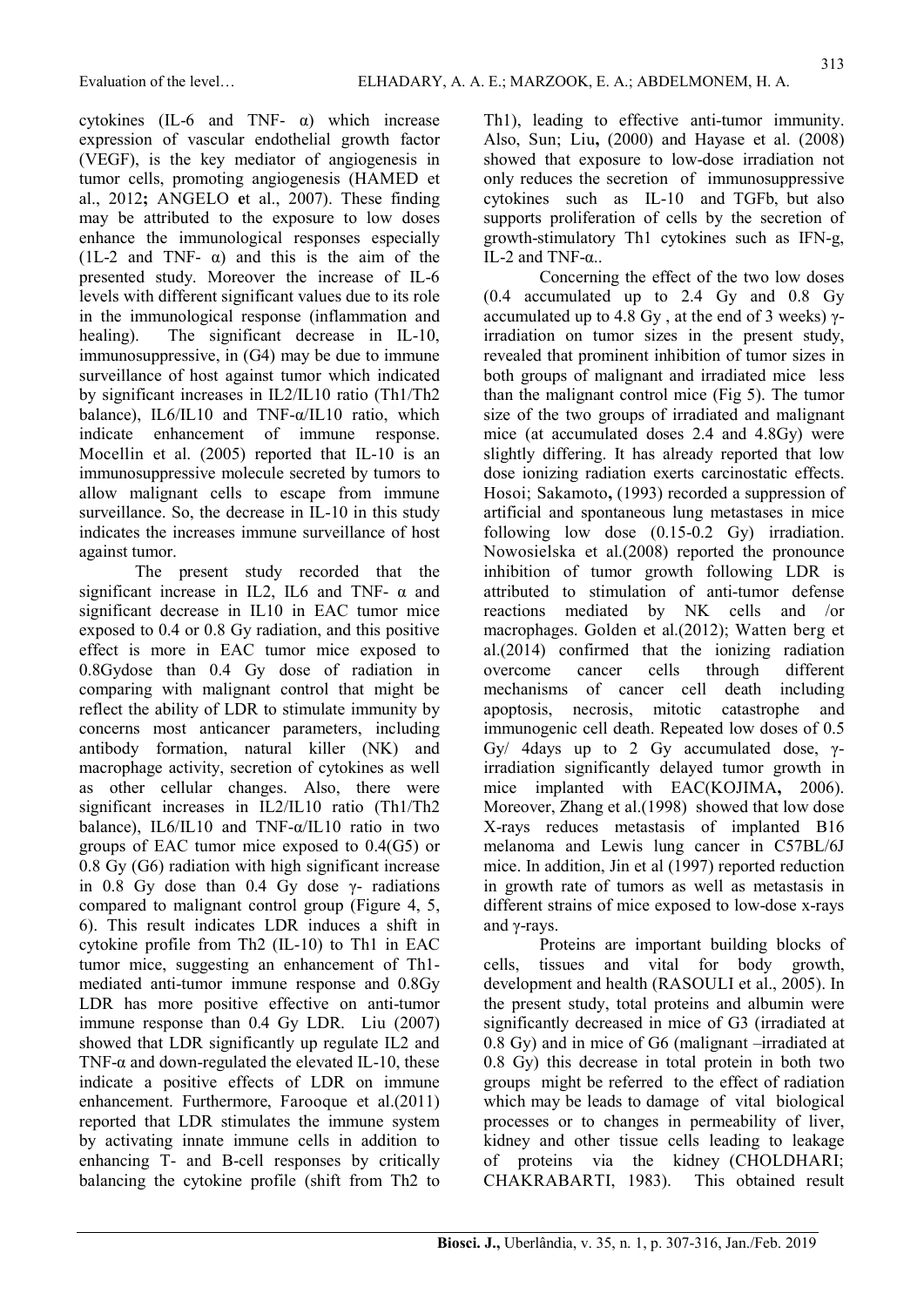agreement with Viana et al (2016) who showed that a significant decrease in total protein and albumin in rats exposed to low-dose total body irradiation. Also, Vilić et al. (2014) observed that the total protein, albumin and globulin fraction concentration were significantly decreased in the blood plasma of chickens hatched from irradiated eggs with a dose of 0.15 Gy gamma-rays (60Co) before incubation. The low dose of gamma radiation may be having limited side effects on liver and kidney functions.

#### **CONCLUSION**

The present work reinforces the beneficial effect of fractionated total body low dose gamma irradiation (0.4Gy or 0.8Gy) in the regression of implanted Ehrlich Ascites Carcinomain BALB/c mice.

#### ACKNOWLEDGEMENT

This study was supported by Biological Applications Department, Nuclear Research Centre, Atomic Energy Authority, Egypt.

ABSTRACT: The positive impact of exposure to low-dose gamma irradiation (LDR) on tumor regression and immune response has recently been emphasized. The present study aimed to investigate the Thelper 1 / T-helper 2 (Th1/ Th2) cytokine balance, serum protein changes in male BALB/c Ehrlich Ascites Carcinoma (EAC) bearing mice exposed to two low doses(0.4Gy or 0.8Gy) of gamma irradiation. Seventy two male BALB/C mice were divided into six groups. Group1: normal control; Group2&3:mice were exposed to  $\gamma$ irradiation at 0.4 and 0.8 Gray, respectively two times weekly for 3 weeks; Group4 (malignant control):mice were injected subcutaneously with  $2\times10^6$  Ehrlich Ascites Carcinoma (EAC) cells/mouse; Group5&6: mice were injected by EAC cells and exposed to γ-irradiation at 0.4 and 0.8 Gray, respectively two times weekly for 3 weeks, eight days after tumor transplantation. Data from the present study reported that two low-doses of γirradiation significantly increase the levels of serum IL2, IL6 and TNFα and a decrease the serum IL10 level in comparison to malignant control mice. The IL2 /IL-10,IL-6/IL-10 and TNF $\alpha$ /IL-10 (Th1/Th2 balance), were significantly increased in all tested groups when compared with control (P<0.05). Exposure to 0.8 Gy dose, however, induced significant elevation in all ratios in comparison to exposure to 0.4 Gy dose. This was associated with significant reduced tumor growth in mice implanted with Ehrlich Ascites Carcinoma, which was more pronounced in mice exposed to 0.8 Gy than mice exposed to 0.4 Gy dose. In conclusion, the present study suggests a possible immunomodulatory role of LDR as it was associated with Th1 cytokine polarization response, and 0.8 Gy have more positive effect than 0.4 Gy. It also reinforces the beneficial effect of accumulated dose of total body irradiation (0.4Gy or 0.8Gy) in the regression of implanted Ehrlich Ascites Carcinomain BALB/c mice.

KEYWORDS: Ehrlich Ascites Carcinoma. γ-radiation. Cytokines.

#### **REFERENCES**

AKDIS, M.; BURGLER, S.; CRAMERI, R., EIWEGGER, T.; FUJITA, H.; GOMEZ, E.; KLUNKER,S.; MEYER, N.; O'MAHONY, L.; PALMARES, O.; RHYNER, C.; OUAKED, N.; SCHAFFARTZIK, A.; VAN, D. V.; ZELLER, S.; ZIMMERMANN, M., AKDIS, C. A. Interleukins, from 1 to 37, and interferon-gamma: receptors, functions, and roles in diseases. J Allergy Clin. Immunol, v. 127, p. 701-21, 2011. https://doi.org/10.1016/j.jaci.2010.11.050

ANGELO, L. S.; KURZROCK, R. Vascular endothelial growth factor and its relationship to inflammatory mediators. Clin Cancer Res, v. 13, N. 10, P.2825–2830, 2007. https://doi.org/10.1158/1078-0432.CCR-06- 2416

BOGDANDI, E. N.; BALOGH, A.; FELGYINSZKI, N.; et al. Effects of low-dose radiation on the immune system of mice ater total-body irradiation. Radiation Research, v. 174, n. 4, p.480–489, 2010. https://doi.org/10.1667/RR2160.1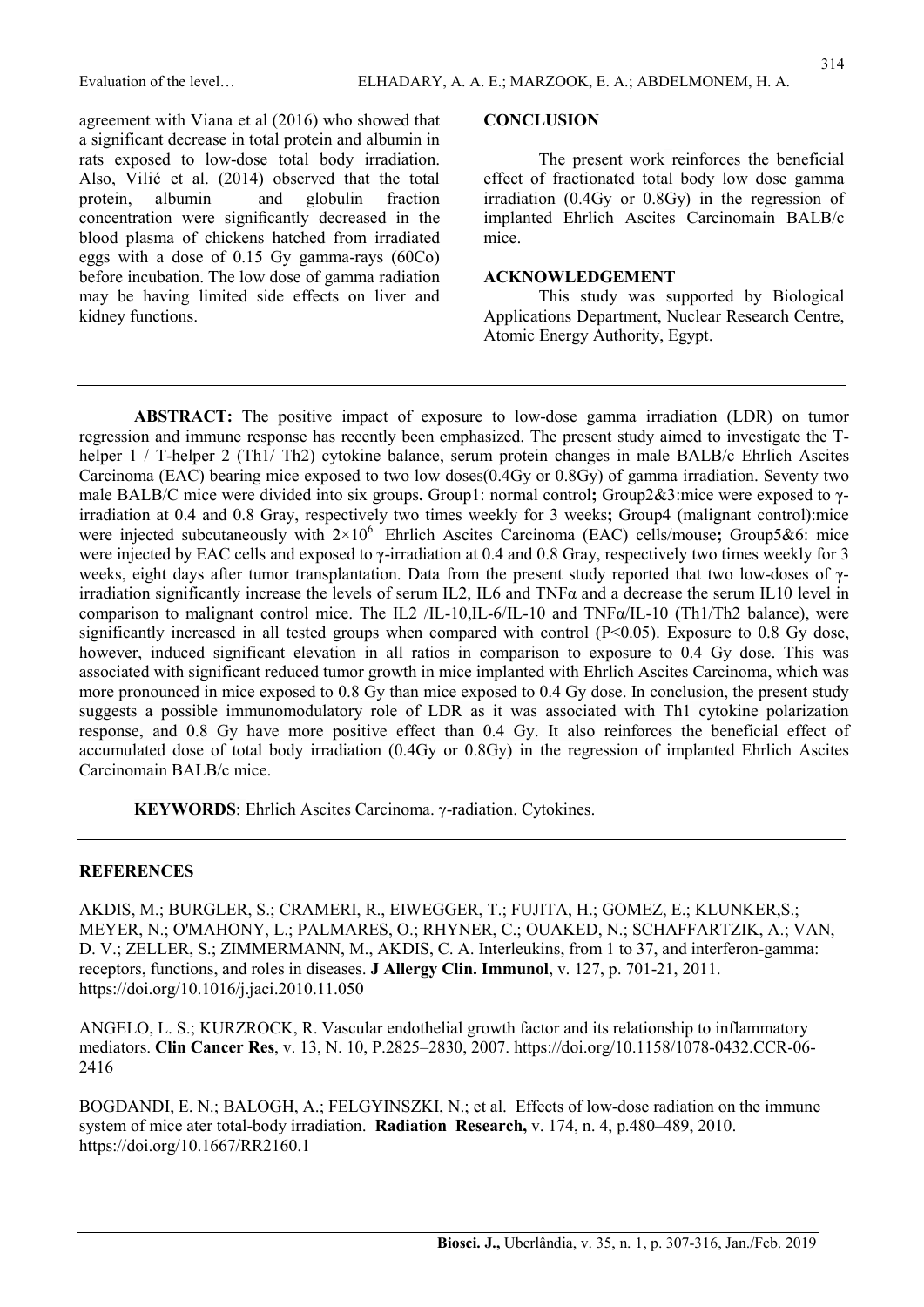CHEN, Y.; HYRIEN, O.; Williams J, Okunieff P, Smudzin T, Rubin P. Interleukin (IL)-1A and IL-6: Applications to the predictive diagnostic testing of radiation pneumonitis. **Int J Radiat Oncol Biol Phys.**, v. 62, p. 260–266, 2005. https://doi.org/10.1016/j.ijrobp.2005.01.041

CHOLDHARI, P. D.; CHAKRABARTI, C. H. Effect of Isofenphos (oftanol) & Acephate (orthene) on fecal bile acids, cholesterol & total protein content of serum & liver in albino rats. **Ind J Exp. Biol.**, v. 21, p. 684, 1983.

DUNN, G. P.; OLD, L. J.; SCHREIBER, R. D. The three Es of cancer immunoediting.Annu. Rev. Immunol. V. 22, p. 329–360, 2004. https://doi.org/10.1146/annurev.immunol.22.012703.104803

FARAHAT, S. A.; MANSOUR, N.; SHETA, M.; RAMADAN, M. A. Immune-modulatory Effect of Ionizing Radiation on Type 1 and Type 2 Immune Responses among Workers in Cardiac Catheterization Units . British Journal of Medicine & Medical Research, v. 19, n. 2, p. 1-10, 2017. https://doi.org/10.9734/BJMMR/2017/29663

FAROOQUE, A.; MATHUR, R.; VERMA, A.; et al. Low-dose radiation therapy of cancer: role of immune enhancement. Expert Rev Anticancer Ther., v. 11, p. 791–802, 2011.

GOLDEN, E. B.; PELLICCIOTTA, I.; DEMARIA, S.; BARCELLOS-HOFF, M. H.; FORMENTI S. C. The convergence of radiation and immunogenic cell death signaling pathways. Front. Oncol., v. 2, p. 88, 2012. https://doi.org/10.3389/fonc.2012.00088

GOTHOSKAR, S. V.; RANADIVE, K. J. Anticancer screening of SAN-AB: an extract of marking nut Semicarpusanacardium. Indian J Exp Biol., v. 9, p. 372–375, 1971.

HAMED, E. A.; ZAKHARY, M. M.; MAXIMOUS, D. W. 2012. Apoptosis, angiogenesis, inflammation, and oxidative stress: basic interactions in patients with early and metastatic breast cancer. J Cancer Res Clin Oncol., v. 138, n. 6, p. 999–1009, 2012. https://doi.org/10.1007/s00432-012-1176-4

HAYASE, H.; OHSHIMA, Y.; TAKAHASHI, M.; ET AL. The enhancement of Th1 immunity and the suppression of tumor growth by low-dose g-radiation. **Int J Low Radiat.**, v. 5, n. 4, p. 275-289, 2008. https://doi.org/10.1504/IJLR.2008.020977

HOSOI, Y.; SAKAMOTO, K. Suppressive effect of low dose total body irradiation on lung metastasis: dose dependency and effective period. **Radiother Oncol.**, v. 26, p. 177–179, 1993. https://doi.org/10.1016/0167-8140(93)90101-D

JIN, A. X.; WANG, S. Y.; WEI, D. Y. Mechanism of Low Level Ionizing Radiation in Inhibiting B16 Melanoma Blood-born Pulmonary Metastasis. Chin J Radiol Med Prot. , v. 17, p. 236–239, 1997.

KIDD, P. Th1/Th2 balance: the hypothesis, its limitations, and implications for health and disease. Altern.Med. Rev., v. 8, n. 3, p. 223–246, 2003.

KOJIMA, S. Induction of glutathione and activation of immunefunctions by low-dose, whole body irradiation with γ-rays[in Japanese]. YakugakuZasshi, v. 126, n. 10, p. 849-857, 2006. https://doi.org/10.1248/yakushi.126.849

LIU, S. Z. Cancer control related to stimulation of immunity by low-dose radiation. Dose Response, v. 5, n. 1, p. 39–47, 2007. https://doi.org/10.2203/dose-response.06-108.Liu

MARY, M.; TOMAYKO, P.; REYNOLDS, C. P. Determination of subcutaneous tumor size in athymic (nude) mice, Cancer ChemotherPharmacol v. 24, p. 148-154, 1989. https://doi.org/10.1007/BF00300234